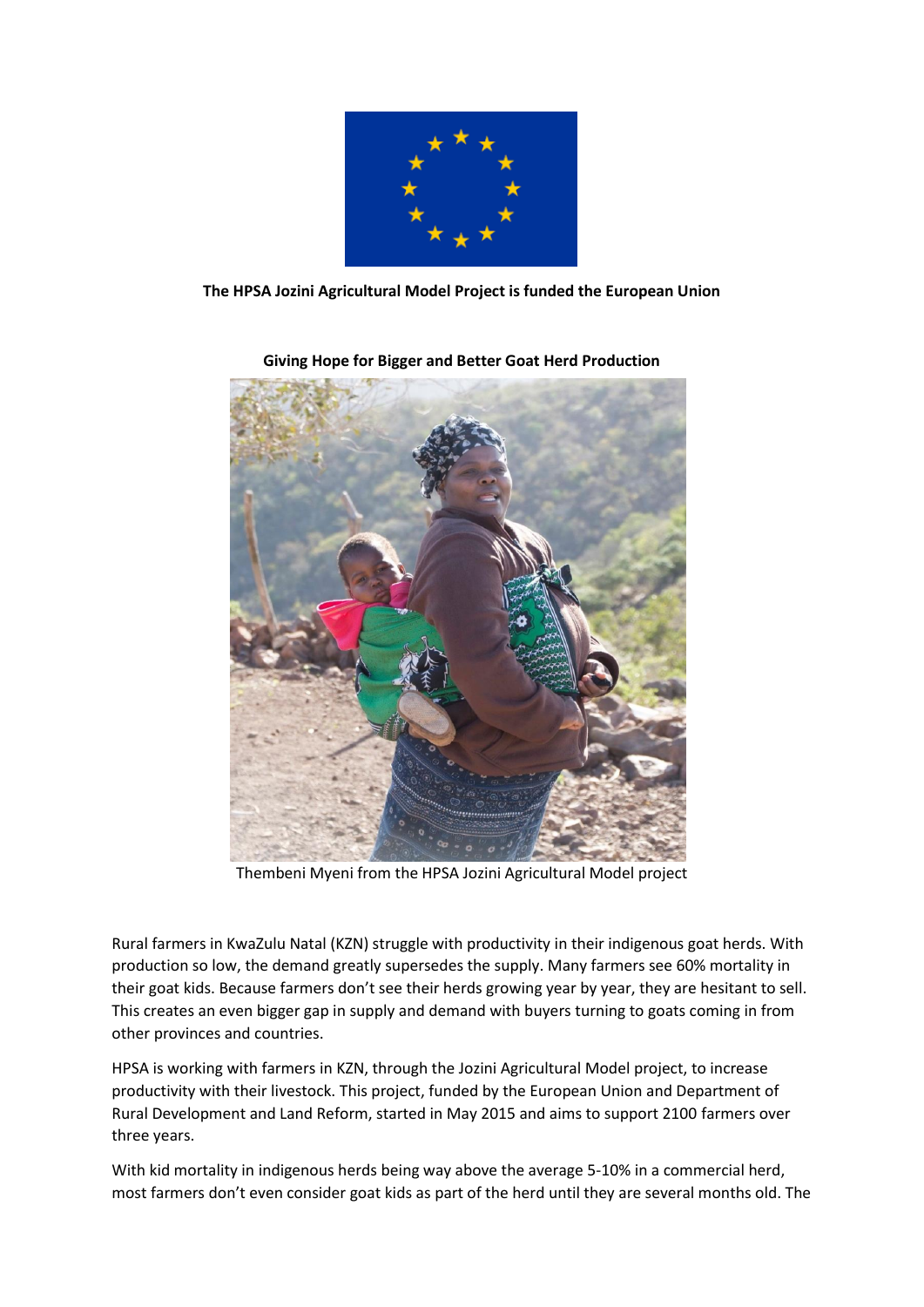majority of goat kid mortality, according to farmers, is from disease, not getting enough nutrition through milk from their mothers in drought or stressed conditions and predators.

Thembeni Myeni, from the Jozini project, had this to say about predators and her goat kids. "Every second month I sell a goat to cover expenses and make ends meet. I had cattle but they all died. They went to drink water from the dam that was poisoned. My goat herd initially grew fast but it is diminishing now. The animals are taking my goats and eating them at night and during the day – last week it was a kid again – January to now is nine killed. It is hyena and leopard. Some say it's also eagles that farmers have seen but I haven't – the predators are taking young, newborn – the leopards and hyena do a lot of damage."

Mrs Myeni and other farmers in the Jozini Agricultural Model Project, as a way to reduce kid mortality in their herds, are building enclosures. These enclosures, originally developed by Mdukatshani Rural Development Programme, are being piloted and rolled out across Jozini and other HPSA project sites. Together with Community Animal Health Workers (CAHWs), farmers build these for their goat kids to ensure they get enough nutrition and are kept from predators, such as hyena. Kids can start eating at about two weeks. Farmers put in protein blocks bought from the HPSA CAHWs and processed stover. Ideally, at about two months, kids should start going out with their mothers as they are old enough and need to start building up immunity to disease.



Ms Myeni letting her kids out to go to their enclosure

Ms Myeni went on to say "Animals eating the kids- that's the biggest problem. There are 10 kids now but normally all would get eaten. With the current enclosure, I believe I can prevent this and sell more. Speculators can come buy in large numbers – last year June I sold 8 goats. Females at R950. Young rams at R800 and castrates at R1000. The enclosure outside is for kids- to stop them from going into the wild and long distances and rather eat closer and turn back for the food. Even now they don't follow their mothers. They stay close and thus don't get eaten by the wild animals. HPSA helped with the enclosure – they helped fund it. I see a huge change already – this is helping me pull up my socks -before HPSA came my kids would be tied up by the necks in a row and if I went to clinic or the like they would tangle up and get into all sorts of knots or otherwise they end up going into the wild with their moms. I have started believing in production again and the next set of kids will be bigger and better. Once I reach the number of 40 goats then I believe I am flying."